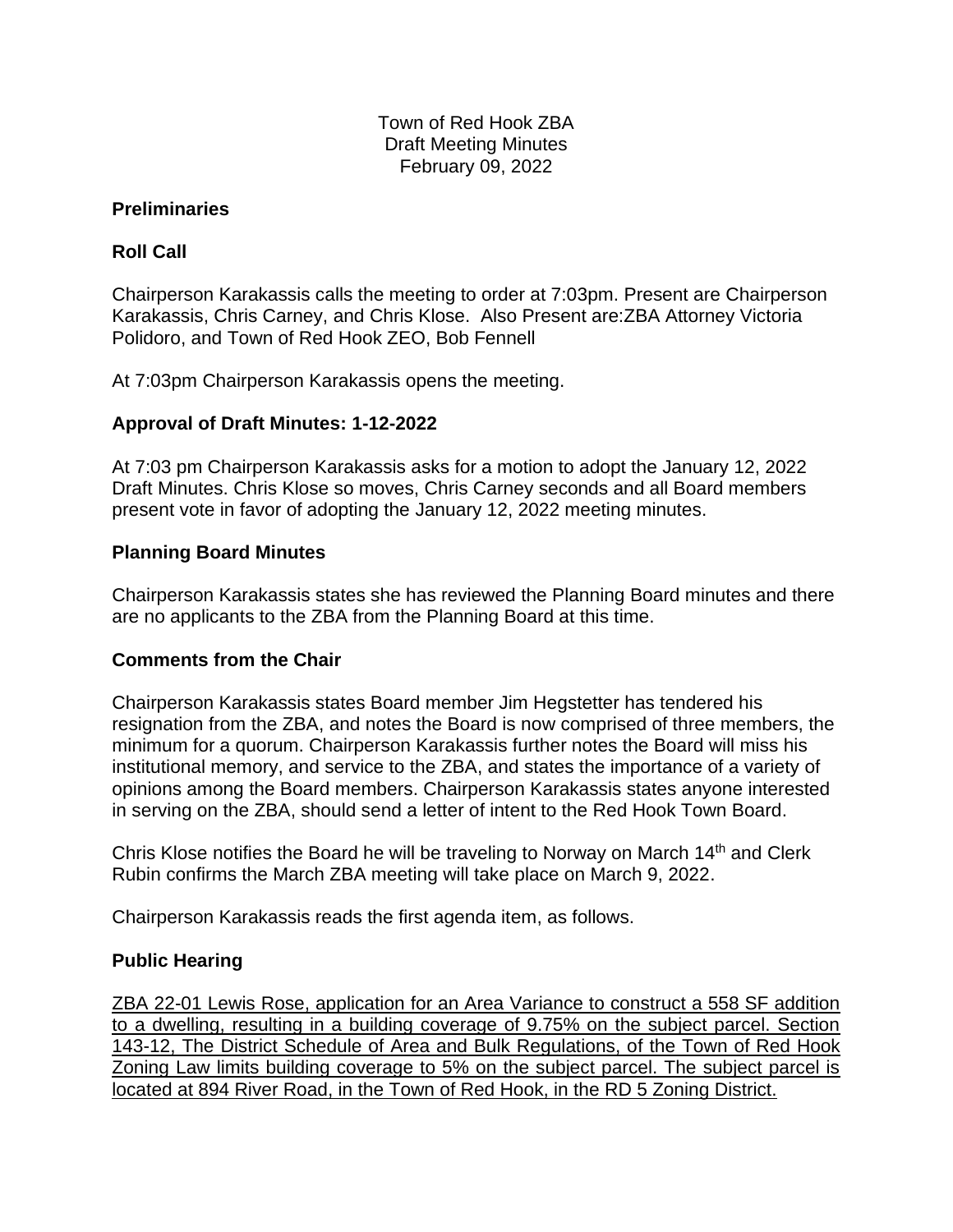At 7:06pm, Chairperson Karakassis asks for a motion to open the public hearing. Chris Klose so moves, Chris Carney seconds, and all Board members vote in favor of opening the public hearing. Clerk Rubin states she has received no emails, letters, or phone messages containing public comment for this public hearing. Chairperson Karakassis asks the Board members if they have any comments or questions, to which Chris Klose and Chris Carney reply they have none at this time.

Chairperson Karakassis states she was unable to make a site visit, due to the necessity of being away from her home, since some of her family members, with whom she shares a home, have contracted the CoVid 19 virus. Chairperson Karakassis states she reviewed the information regarding the subject property from Dutchess County Parcel Access, noting the stated dimension of the applicant's home is 2700 SF. Mr. Rose replies his home is closer to 1800 SF, with two bedrooms, and two bathrooms upstairs, and a living room, dining room, den, patio and a full bath downstairs. Chairperson Karakassis states Parcel Access lists four bedrooms and three bathrooms, to which Mr. Rose replies his survey does not say this. Chairperson Karakassis asks Mr. Rose to confirm there is a full bathroom on the first floor, which Mr. Rose confirms. Chairperson Karakassis asks the applicant why the existing full bathroom does not suffice for the addition of a bedroom on the first floor, to which Mr. Rose replies since receiving a cancer diagnosis, his plan is to construct a larger bathroom in the main bedroom on the first floor. Chairperson Karakassis asks Mr. Rose if he has anything to add to the discussion, to which Mr. Rose replies the proposed bedroom is not a large room, it will not require the removal of any trees, it is not close to the perimeter of his property, and he further states his neighbors will not notice it.

Chairperson Karakassis asks Mr. Rose to confirm his current lot coverage is 8.5%. ZEO Bob Fennell states he has not calculated the existing coverage on the parcel, and Chairperson Karakassis states she will take Mr. Rose at his word.

At 7:12 Chairperson Karakassis asks for a motion to close the public hearing. Chris Klose so moves, Chris Carney seconds, and all Board members vote in favor of closing the public hearing.

Chairperson Karakassis asks the Board to state the facts of the appeal, and the Board determines:

- The proposed project would increase the coverage to 9.75%, but the applicant asserts the existing coverage is already 8.5%, resulting in an increase of 1.25%.
- If the Parcel was not in the RD5 District, 10% coverage would be permitted
- The proposed addition will occupy space currently improved with an impervious slate patio.

Chairperson Karakassis and the Board members determine the six factors for deciding an area variance as follows: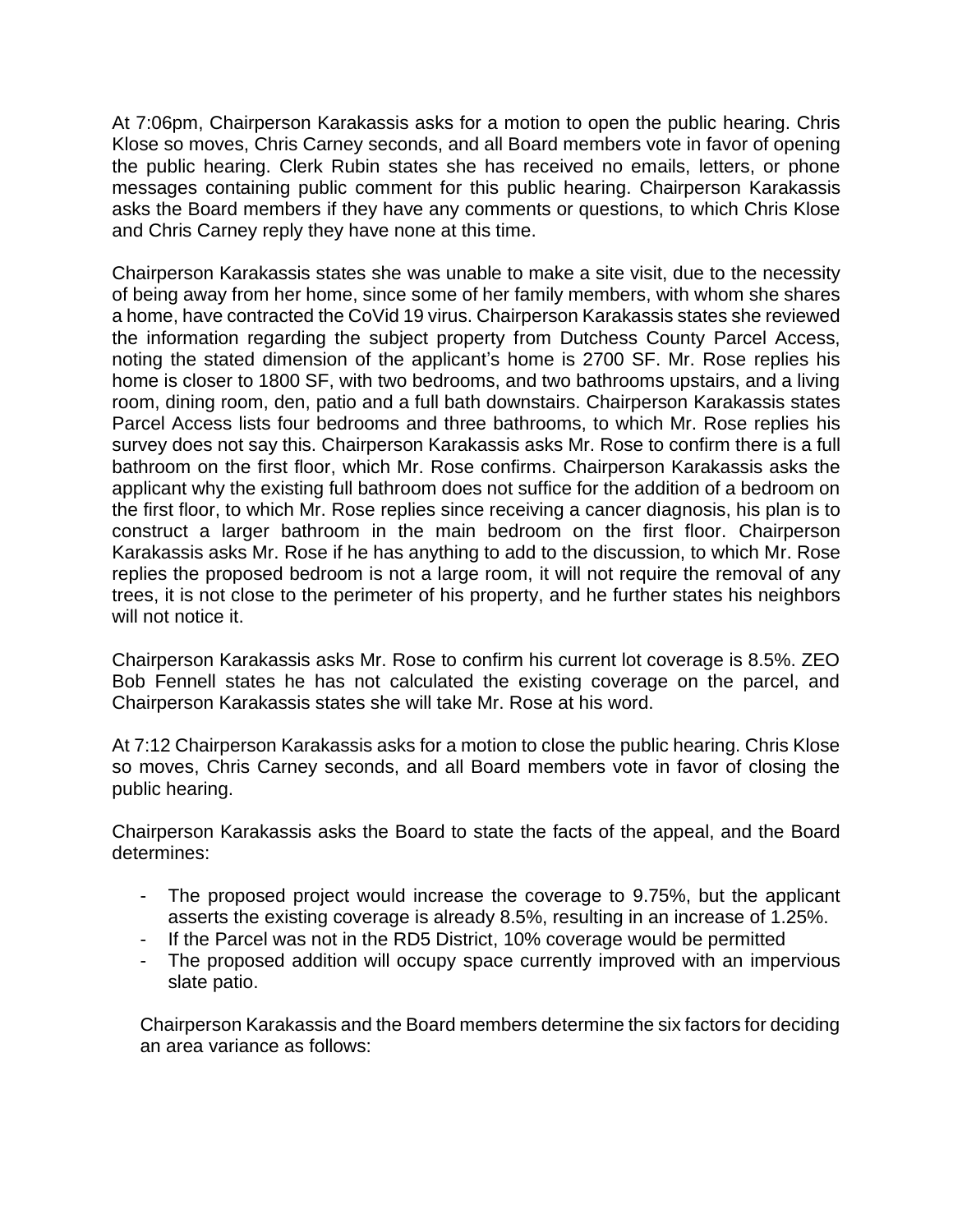- 1. The variance requested will not produce an undesirable change to the character of the neighborhood, or a detriment to nearby properties, insofar as the proposed addition is small, and located at the rear of the structure.
- 2. The needs of the applicant cannot be achieved by other than an area variance.
- 3. The requested variance is numerically substantial, but in terms of its impact, it is not substantial as the addition will be located on an existing, impervious patio.
- 4. The requested variance will not affect the physical or environmental conditions in the neighborhood.
- 5. The hardship for which the variance is sought to rectify is self-created
- 6. The variance being granted is the minimum variance to meet the needs of the applicant.

At 7:19 pm Chris Klose moves to grant the requested variance. Chris Carney seconds, and all Board members vote in favor of granting the requested variance, contingent on the applicant paying all fees and escrow, and contingent on any required Planning Board approvals.

### **Review – Continued Discussion from 1-1-2022**

ZBA 22-02 Adam and Michelle Castiglione, application for two Area Variances to construct a cottage with a garage below it, ten feet from the side property line, and having a gross floor area of 984 SF. Section 143-68E of the Town of Red Hook Zoning Law requires that the structure shall be set back 35 feet from the side property line, and Section 143-68A of the Town of Red Hook Zoning Law limits the gross floor area to 650 SF. The subject parcel is located at 7 Whalesback Road, in the Town of Red Hook, in the RD3 Zoning District.

Chairperson Karakassis reads the agenda item, and states she was unable to make a site visit for the reasons she stated above, and further states she has two questions for the applicant. Chairperson Karakassis asks the applicant to confirm the information she found on Dutchess County Parcel Access, regarding the subject property, that the applicant's house is 2860 SF, with 2.5 baths, and 4 bedrooms, and that there is currently a 624 SF garage on the property. Victoria Polidoro asks the applicant if he is proposing to construct a second garage, or replace the existing garage, to which Mr. Castiglione replies his proposal would maintain the existing garage, and add a second garage, with a cottage above it. Chairperson Karakassis asks ZEO Bob Fennell to confirm that a 650 SF cottage is permitted by the Zoning Code, and further asks Mr. Fennell if the setback requirement is for one structure or two. Mr. Fennell replies a 650 SF cottage is permitted, and further notes the applicant has requested a variance for 924 SF.

Chairperson Karakassis notes the proposal involves a garage plus an accessory structure, and further notes it is two separate uses in one structure, a garage and a cottage, plus the existing garage. Mr. Castiglione states he chose the location of the proposed cottage and garage as the only realistic location for an accessory structure on the parcel. Mr. Castiglione states the other areas on his parcel are either too wet, too far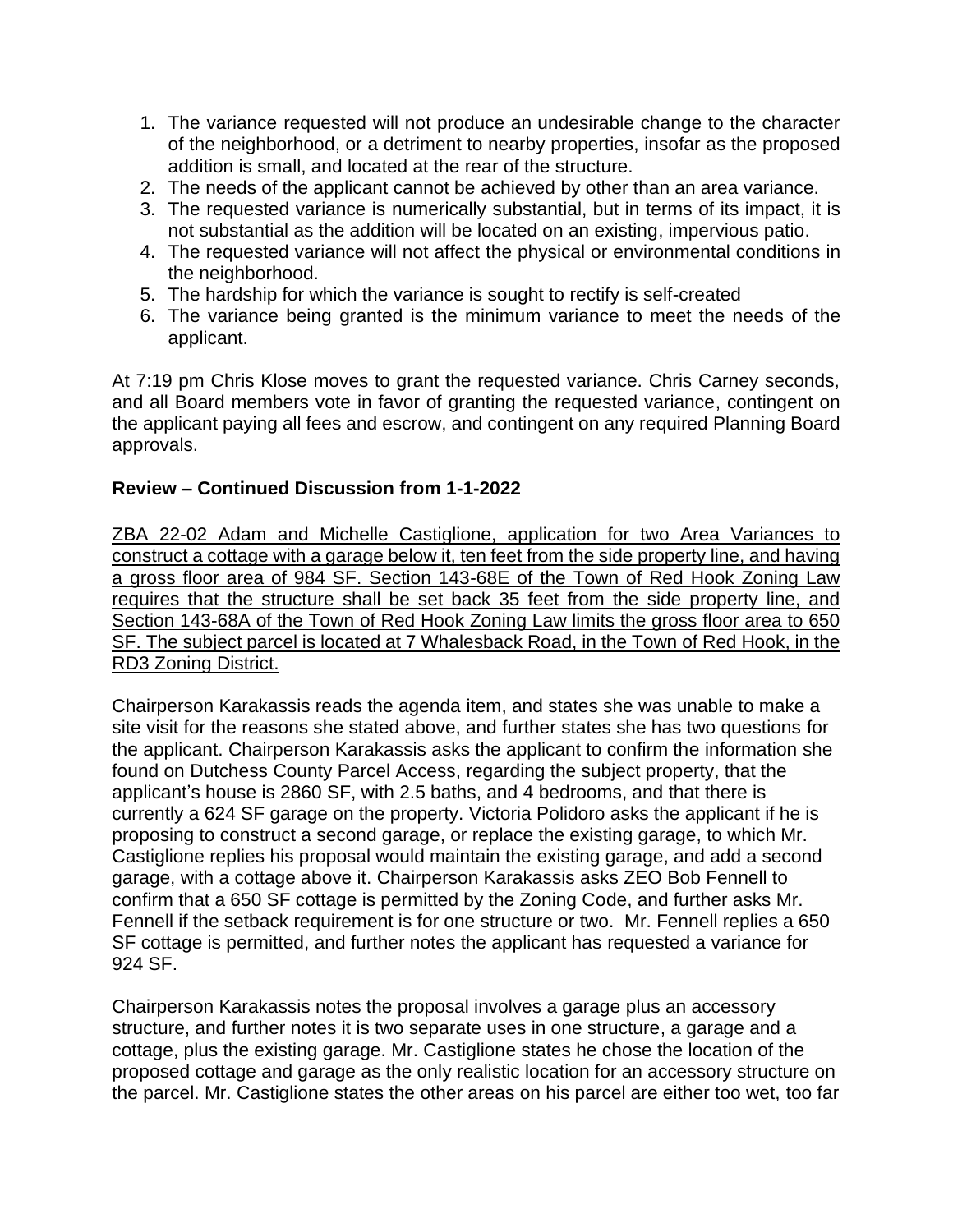away, block the front view from his home, or would run into the septic field. Victoria Polidoro states she will look at the Code. Bob Fennell states the Code allows for a cottage with a garage below it. Chairperson Karakassis states the Code definition of an "Accessory Structure" is unhelpful, and further notes a cottage and a garage are two accessory structures. Chairperson Karakassis asks what the main use of the proposed garage and cottage will be. Bob Fennell states the Code does not allow for apartments over garages after January 1, 1993. Chairperson Karakassis asks the applicant to state the number of existing buildings on his property, to which Mr. Castiglione replies a current house of about 2900 SF and an existing garage. Mr. Castiglione states he is proposing a separate garage with a cottage on top.

Chairperson Karakassis asks what the distinction between an apartment and a cottage would be. Victoria Polidoro states ZEO Bob Fennell has determined it is a cottage. Mr. Fennell states it is an accessory dwelling unit. Victoria Polidoro asks the applicant if the current garage is attached to the house, to which Mr. Castiglione replies it is, and indicates the existing house and garage on the image of the parcel map. Victoria Polidoro asks Mr. Fennell if the applicant can put up an accessory structure in the front yard, to which Mr. Fennell replies he can not. Chairperson Karakassis asks how the Board is to distinguish an apartment from a cottage, to which Ms. Polidoro replies if there are conflicting terms or vagueness in the Code, the Board must find in favor of the applicant.

Chairperson Karakassis states the narrative the applicant has submitted to the Board states the use of the cottage is for his mother-in-law to have a place to stay for extended visits, and for his college friends and their families. Mr. Castiglione states even though he has a 2900 SF house with four bedrooms, he has no space for a guest. Mr. Castiglione states his main guest will be his mother-in-law, whether she stays for an extended period, or periodically visits. Mr. Castiglione further states when his friends with children visit, they have no place for them. Chairperson Karakassis notes the applicant is looking for space for his guests, and asks him if the primary driver of the proposed structure is the cottage or the garage. Mr. Castiglione states he wants one building to solve all of his issues, and further states his current garage struggles to fit two cars, and the outdoor yard equipment and kids outdoor toys end up staying outside, if both cars are in the existing garage. Mr. Castiglione states he wishes to combine the need for outdoor storage space and guest space.

Chris Klose asks Mr. Castiglione if he has considered converting the existing garage in to a guest suite, and building a new garage. Bob Fennell states this would be permitted, and Chairperson Karakassis states the applicant could have a larger garage. Mr. Castiglione replies he and his wife did not hash all of that out. Chairperson Karakassis states he will want to have his mother-in-law on the first floor. Chris Klose states it may save the applicant some money. Chairperson Karakassis states the applicant can apply for what he wants, and notes Mr. Castiglione does not have to follow the Board's advice. Mr. Castiglione states he wishes to go ahead and schedule a public hearing for the March ZBA meeting, for what he has already requested. At 7:42 pm Chairperson Karakassis asks for a motion to schedule a public hearing for the March 9, 2022 ZBA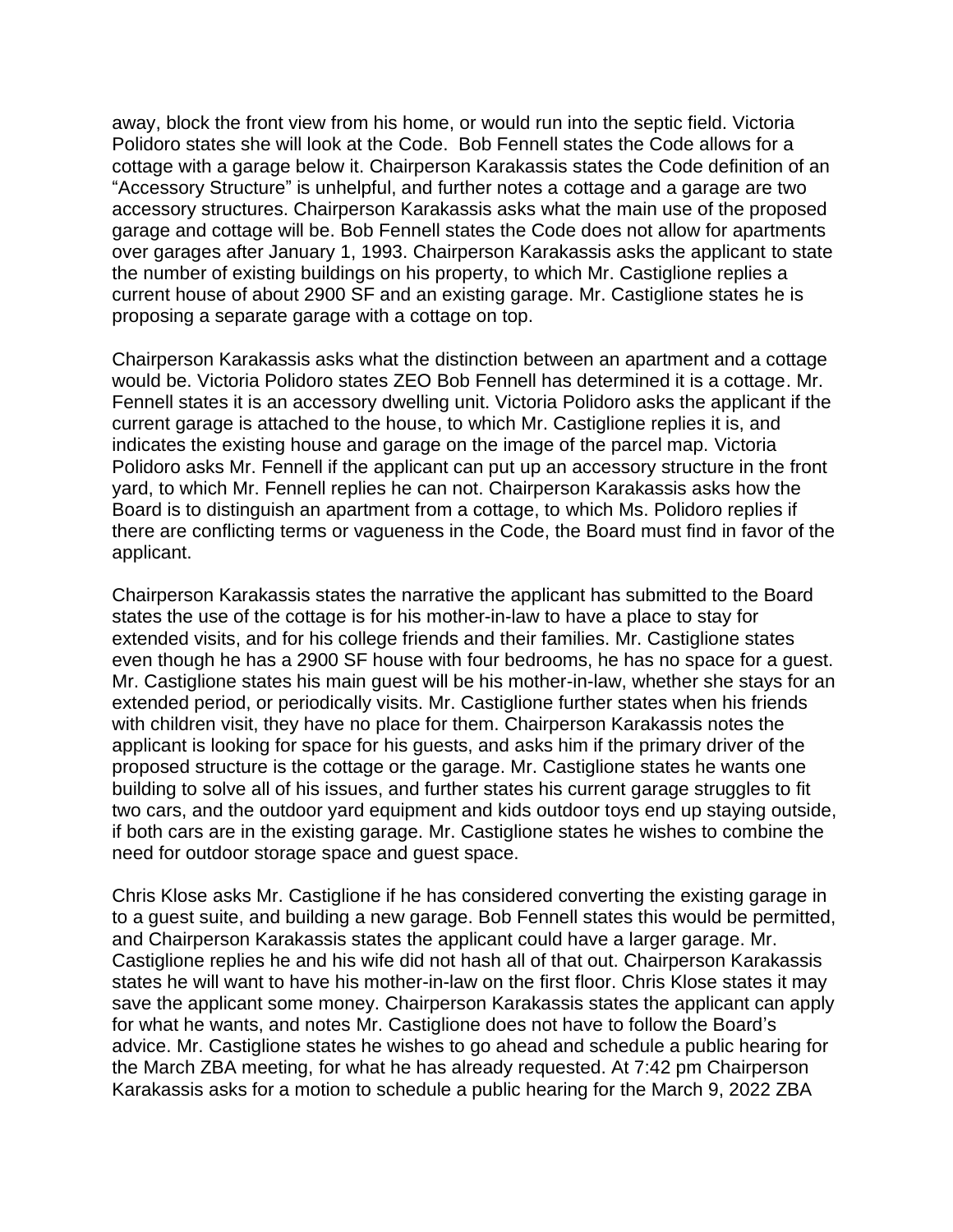meeting. Chris Klose so moves, Chris Carney seconds and all Board members vote in favor of scheduling a public hearing on March 9, 2022.

Chairperson Karakassis reads the next agenda item.

# **Public Hearing**

ZBA 22-03 Derrick Mead, application for an Area Variance to convert an existing garage to a cottage, on a two-acre parcel. Section 143-68F of the Town of Red Hook Zoning Law requires that the cottage be situated on a lot of no less than three acres. The subject parcel is located at 267 Hapeman Hill Road, in the Town of Red Hook, in the RD3 Zoning District.

At 7:43 pm Chairperson Karakassis asks for a motion to open the public hearing. Chris Klose so moves, Chris Carney seconds and all Board members vote in favor of opening the public hearing. Clerk Rubin states for the record the ZBA Office has received no public comments, written or oral, regarding this appeal. Chairperson Karakassis asks the applicant if he has any additional comments, to which Mr. Mead replies he does not. Chairperson Karakassis states she was unable to make a site visit, and notes Dutchess County Parcel Access lists the property as having three bedrooms and one and a half baths. Mr. Mead states there are technically two bedrooms and one finished, walkout basement room. Chairperson Karakassis asks the applicant to state the size of the existing garage, to which Mr. Mead replies it is 1200 SF. Mr. Mead further states half of the garage, 600 SF will be allocated for the proposed apartment. At 7:45 pm Chairperson Karakassis moves to close the public hearing. Chris Klose seconds and all Board members vote in favor of closing the public hearing.

The Board determines the facts of the appeal as follows:

- The cottage will be making use of an existing garage and will not extend the footprint of any structure on the property.
- The garage/cottage is not visible to any neighboring dwellings.

Chairperson Karakassis and the Board members determine the six factors for deciding an area variance as follows:

- 1. The variance requested will not produce an undesirable change to the character of the neighborhood or a detriment to nearby properties. The garage structure exists and will not be enlarged or substantially altered.
- 2. The needs of the applicant cannot be achieved by other than an area variance.
- 3. The requested variance is substantial numerically but its impact is not substantial as it is making use of an existing structure.
- 4. The requested variance will not affect the physical or environmental conditions in the neighborhood.
- 5. The hardship for which the variance is sought to rectify is self-created.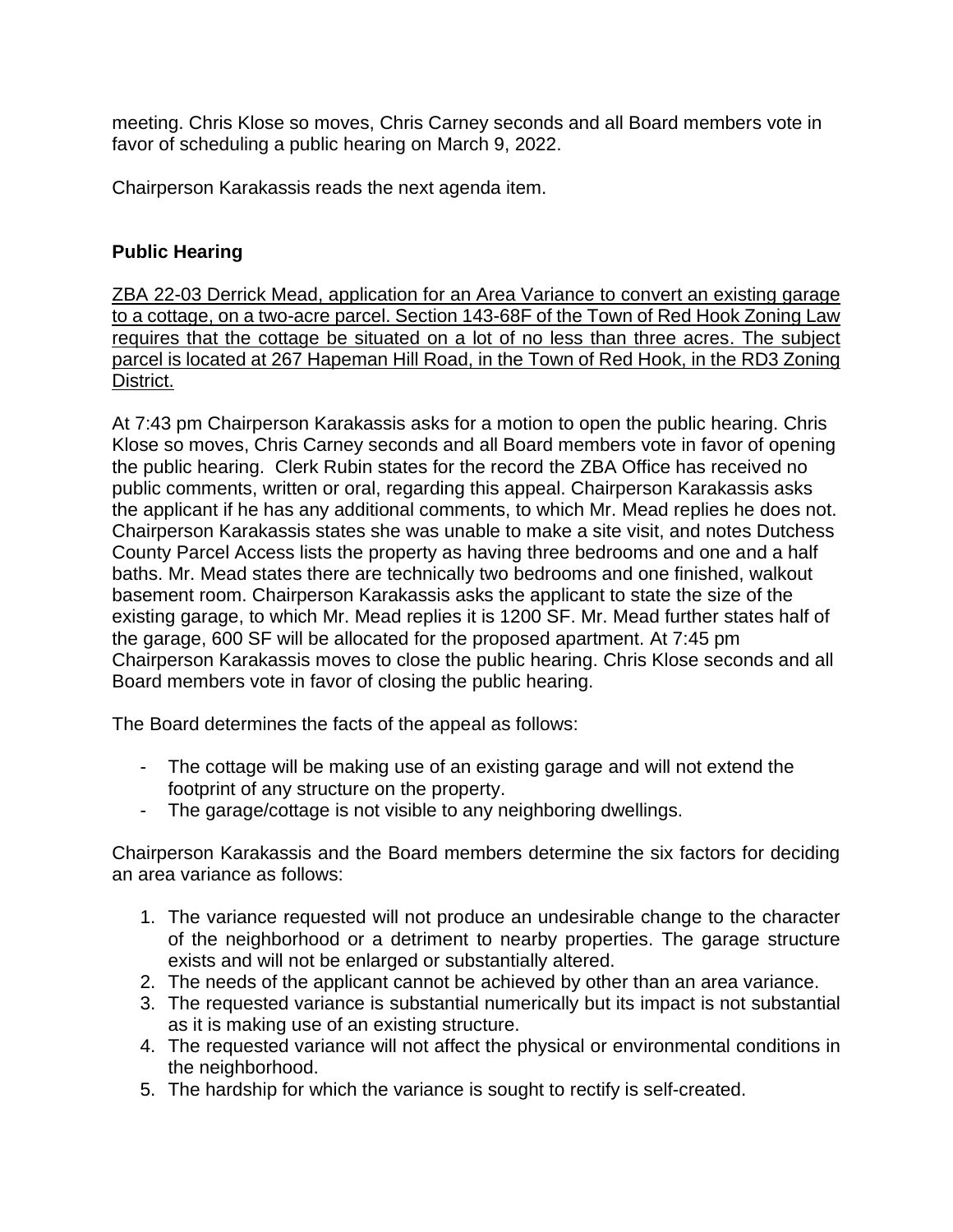6. The variance being granted is the minimum variance to meet the needs of the applicant.

At 7:50 pm Chris Klose moves to grant the requested variance. Chris Carney seconds, and all Board members vote in favor of granting the variance, conditional on payment of all fees and escrow, and contingent on any required Planning Board approvals.

#### **Review**

ZBA 22-04 Gregory and Elizabeth Bathrick, application for two Area Variances to construct a garage, 15 feet from the side property line, and to place the garage in front of a proposed dwelling, 49 feet from the front property line, on the subject parcel. Section 143-18 A (2) of the Town of Red Hook Zoning Law requires that an accessory structure shall be set back 20 feet from the side property line, and Section 143-18 A (4) of the Town of Red Hook Zoning Law stipulates that an accessory structure project no closer than the principal structure, or meet the required front yard setback of 60 feet. The subject parcel is located at 81 Country Club Drive, in the Town of Red Hook, in the RD3 Zoning District.

Chairperson Karakassis reads the agenda item, noting the proposed garage is 15' from the side lot line, and in front of the proposed home, and asks the applicant to present his project. Mr. Bathrick states his architect, Christie Billeci will present the project. Ms. Billeci shows photographs and plans for the subject parcel, which she states is .6 acres, in a neighborhood of houses around Shooks Pond. Ms. Billeci notes there is an established maple tree the owners wish to conserve, and further notes the location of the garage, toward the front of the property will facilitate this. Ms. Billeci notes the neighborhood has a number of houses with detached garages, and accessory structures in the front yard. Ms. Billeci also notes the applicants will need a third variance for building coverage, not stated in the original application.

Chairperson Karakassis asks Ms. Billeci to indicate the location of the well on the parcel, which she does. Victoria Polidoro asks Mr. Fennell if the pool house and pool are included in the lot coverage calculation, to which Mr. Fennell replies the pool and patio are not included in the lot coverage. Chairperson Karakassis asks Ms. Billeci why the garage protrudes to the left, in the drawings, to which Ms. Billeci replies it is a threecar garage, with two cars in tandem, which she states is a more attractive solution than three garage doors side by side. Chairperson Karakassis asks Ms. Billeci if the garage can be rotated to be more perpendicular to the house, to which Ms. Billeci replies this would make it difficult to drive into, and the driveway would be too close to the front porch. Ms. Billeci further states tilting the garage makes going in and out easier. Chairperson Karakassis and Chris Klose state they do not see this difficulty. Chris Klose asks Ms. Billeci how wide the driveway is, to which she replies it is nine feet wide.

ZEO Bob Fennell states the Site Plan he reviewed on January 14 was very small, and further states now that he is seeing it in a larger format, he is wondering if the lot meets the size requirements for Section 143-13 a, Existing Lots of Record, to which Ms. Billeci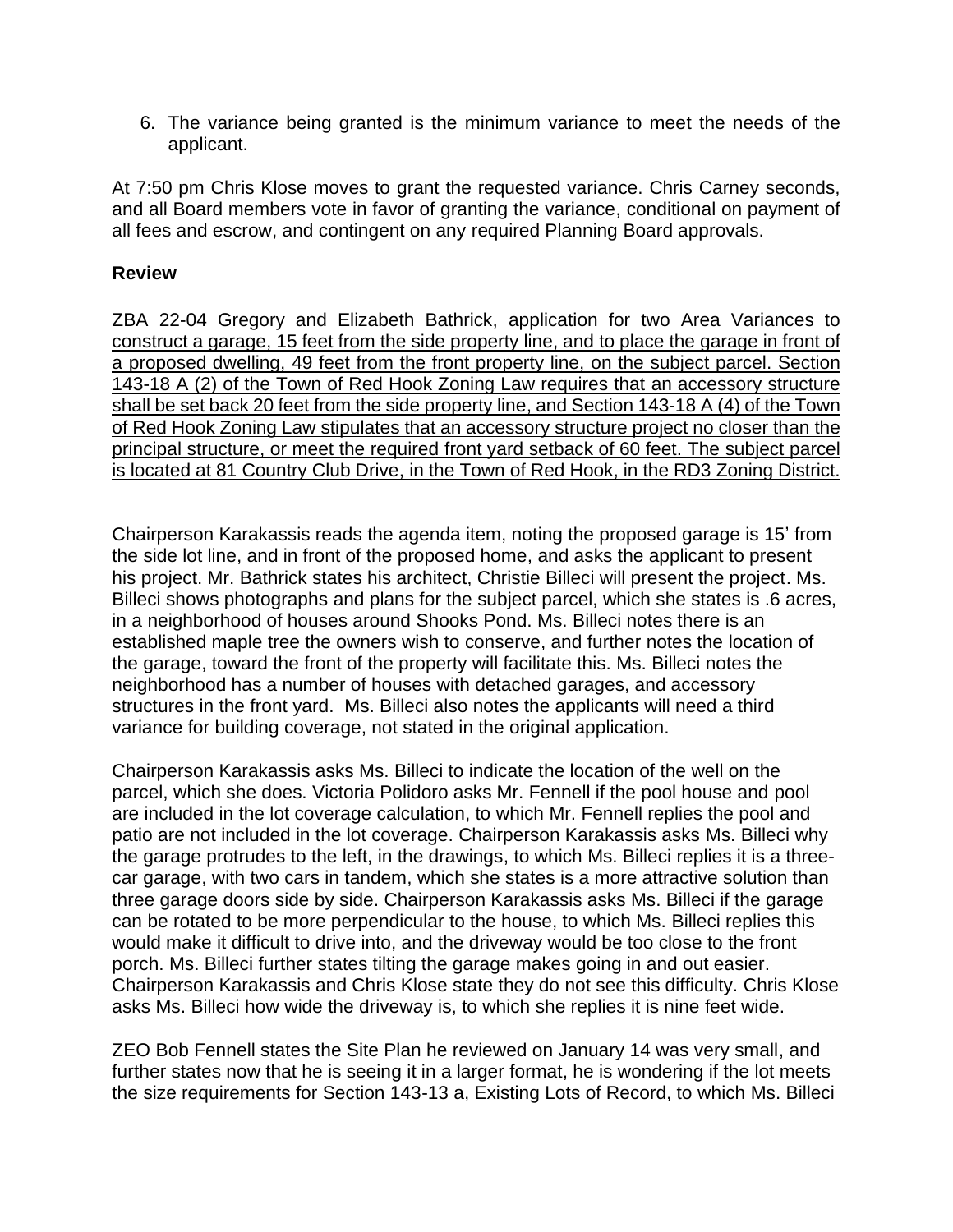replies it does meet the requirement. Victoria Polidoro asks Ms. Billeci what steps will she take during construction to protect the maple tree, to which Ms. Billeci replies the work will be done outside the drip line of the tree to avoid compacting the soil. Ms. Billeci further states there are also wetlands requirements due to the presence of Shooks Pond. Victoria Polidoro asks Ms. Billeci if she has obtained permits for the pool and patio, to which Ms. Billeci replies the permits have been requested, but she has not yet heard back. Victoria Polidoro asks Ms. Billeci if she wants to wait until the permits have been granted. Bob Fennell asks if these are Federal Wetlands Permits or New York State Wetlands permits, to which Ms. Billeci replies they are New York State Wetlands permits. Gregory Bathrick states they need NYSDEC approval.

Ms. Billeci states the lot coverage is 11% for the proposed project, and further notes it might be possible to avoid the need for a side yard setback variance by tilting the garage, and moving it more forward, so the rear of the garage would be closer to the front lot line. Ms. Billeci further states the closer the garage moves to the house, the more the driveway impinges on the septic, and also moves closer to the front porch of the house. Ms. Billeci states the circular driveway is an aesthetic choice, and further notes she is trying to avoid paving the front yard. Bob Fennell asks Ms. Billeci if she has calculated the minimum open space, to which Ms. Billeci asks if this is separate from building coverage, and if it includes the driveway. Mr. Fennell affirms it is separate from building coverage, and includes the driveway, and further states, according the District Schedule of Area and Bulk Regulations, a minimum of 80% open space is required in the RD3 Zoning District. Victoria Polidoro states it allows for some flexibility on side yards, but front and rear yards have to comply.

Chairperson Karakassis states for the public hearing, the front and side yard setbacks may have to be amended on the application, and, additionally, the application must include the proposed 11% lot coverage. At 8:29 pm Chairperson Karakassis asks for a motion to declare the variance request a Type II Action under SEQRA. Chris Klose so moves, Chairperson Karakassis seconds, and all Board members vote in favor of declaring the Action Type II under SEQRA.

Ms. Billeci asks Mr. Fennell to confirm dimensions of the patio, the pool, the buildings, the driveway, and the porches are all deducted from the open space on the subject parcel. Mr. Fennell states she must calculate everything that is not a green space, and further states Section 143-3 of the Zoning Code defines Green Space. Victoria Polidoro recommends the applicants look at recent variances in the neighborhood. Ms. Billeci states the Homeowners Association approved the project. Ms. Polidoro states Open Space is defined as land in its natural state – no buildings or structures. Mr. Fennell states driveways are considered development. Chairperson Karakassis states in considering other variance requests for the neighborhood, there is a lot of diverse development, and small lots with large houses. Chris Klose asks if the master bedroom will be on the first floor, to which Elizabeth Bathrick replies it will, since this will be their age-in-place home. Chairperson Karakassis states the applicants will need a fourth variance, and Ms. Billeci concurs stating the project has 74% open space and 80% is required in the Code.